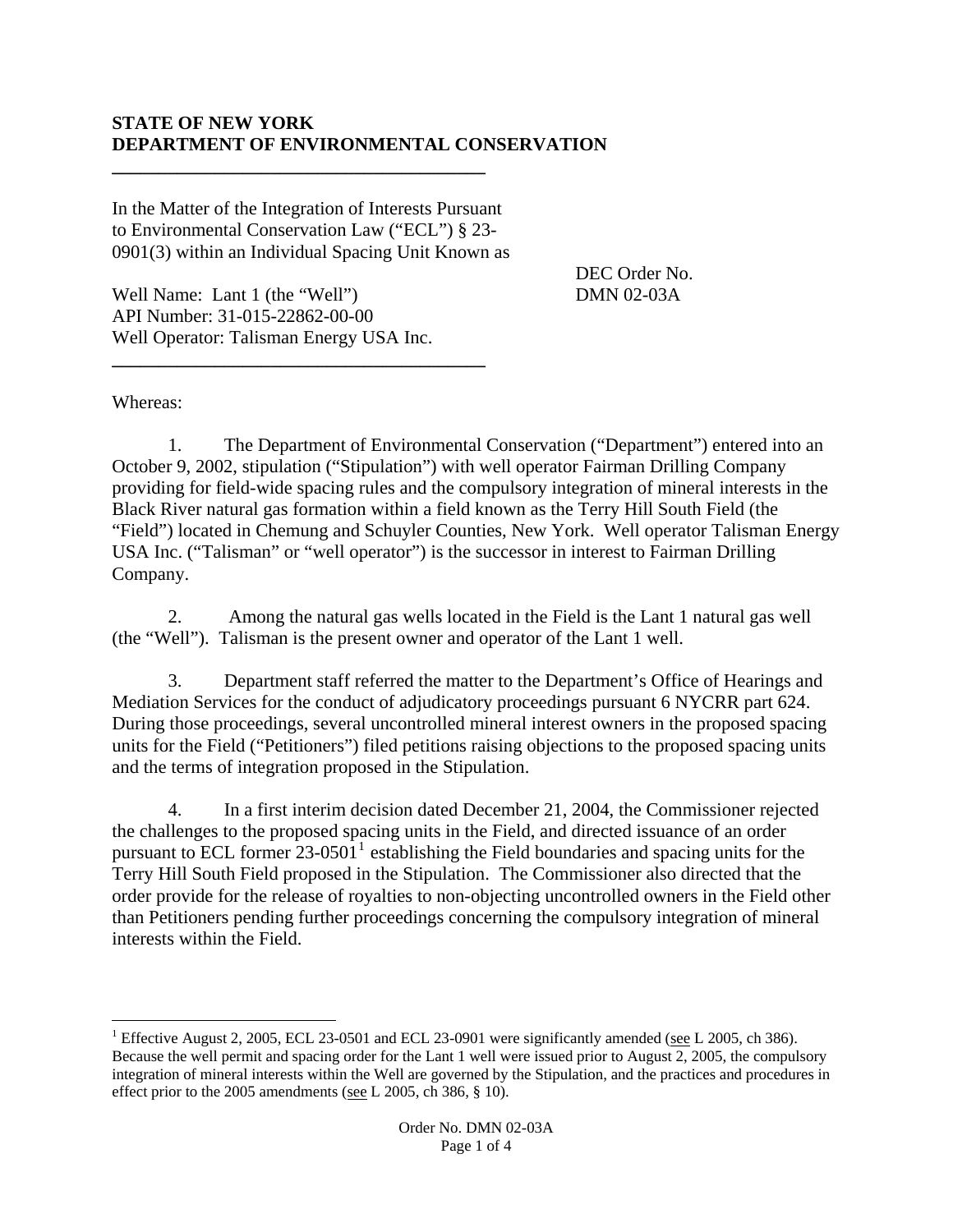5. The Commissioner subsequently issued an interim order dated January 13, 2005, establishing spacing units in the Field, including the Lant 1 spacing unit, and directing the release of royalties for uncontrolled owners other than Petitioners. Attached to this Order as Exhibit A is a map of the spacing unit for the Well, and a tabulation of tracts therein is attached as Exhibit B.

 6. In a second interim decision dated June 7, 2007, among other things, the Assistant Commissioner joined for adjudication issues concerning the terms of integration within the Lant 1 unit, and remanded the matter to Administrative Law Judge ("ALJ") Maria E. Villa for further proceedings consistent with the second interim decision.

 7. Upon remand, Petitioners within the Lant 1 unit reached a negotiated settlement, and now appear as controlled owners in the ownership tabulation for the unit (see Exhibit B). Pursuant to Stipulation ¶ VII, because no factual issues remain in dispute, this integration Order may be issued without any further adjudication.

 8. In Matter of Western Land Services, Inc. v Department of Environmental Conservation, the Appellate Division, Third Department, held in part that the Department may, as a part of a compulsory integration order, use its discretion under ECL former 23-0901 to integrate unleased interest owners in a spacing unit as one-eighth royalty owners (see 26 AD3d 15 [2005], lv denied 6 NY3d 713 [2006]). Accordingly, in the exercise of discretion, the remaining uncontrolled owners are integrated as one-eighth royalty owners pursuant to Stipulation ¶ VII.F.

## FINAL ORDER OF INTEGRATION:

 NOW, THEREFORE, having found that all substantive and significant issues have been resolved; and that the compulsory integration of interests in the spacing unit is necessary to satisfy the policy provisions of ECL 23-0301, it is hereby ORDERED that:

 I. Only those separately owned tracts or parts thereof listed on the attached Exhibit B tabulation are integrated by this Order.

 II. Production from the Lant 1 well shall be allocated to each parcel within the Lant 1 spacing unit based on the acreage of the parcel within the unit as a percentage of the total acreage in the spacing unit.

 III. Talisman Energy USA Inc. is the operator of the Lant 1 unit and is entitled to the working interest share of the production from the Lant 1 well.

 IV. As the only operator of record within the Lant 1 unit, Talisman is responsible for costs and expenses of drilling, producing, and plugging the Lant 1 well.

 V. Parcels not under lease within the Lant 1 unit are compulsorily integrated into the Lant 1 unit on a non-surface entry basis, and owners of such parcels shall receive royalty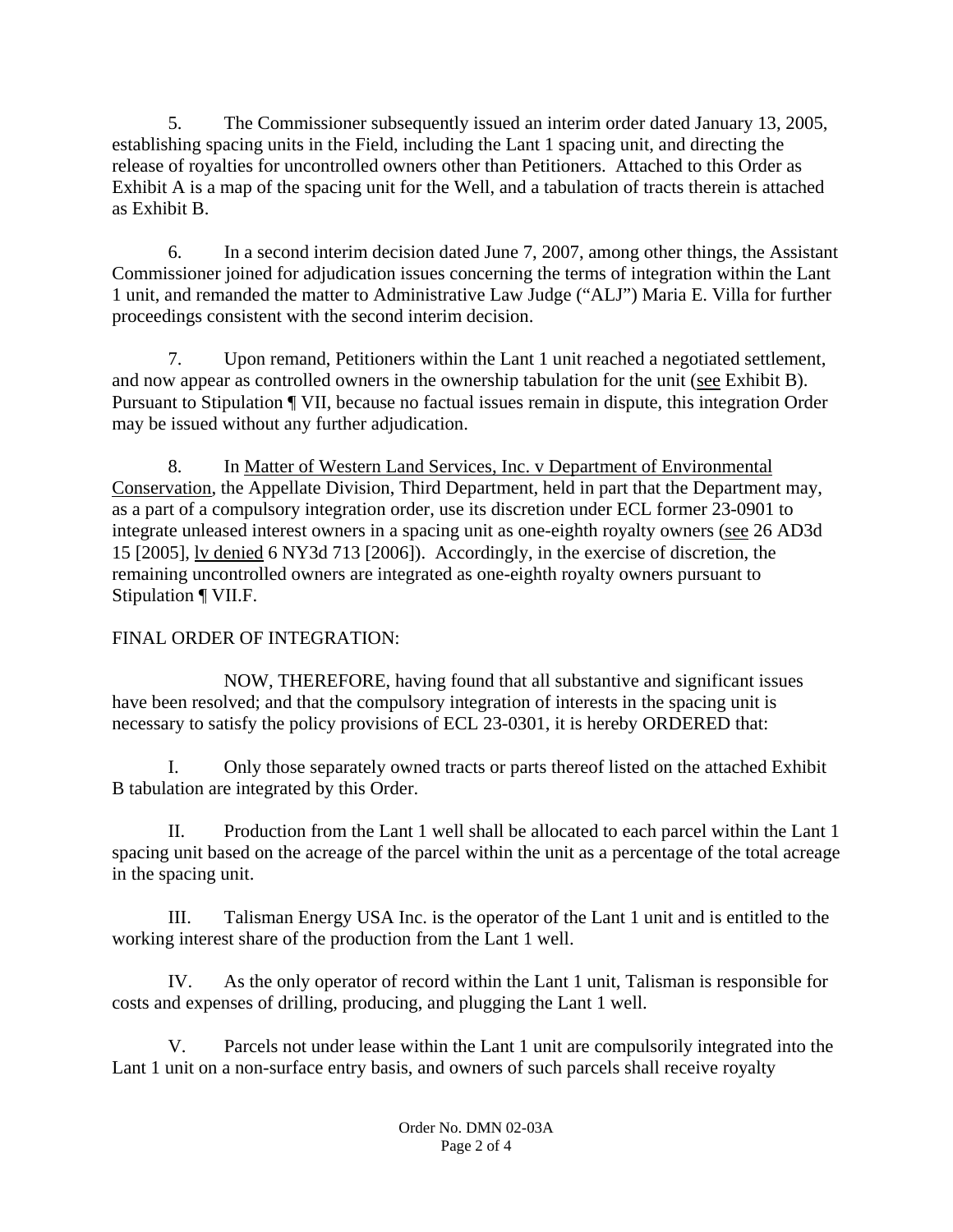payments equal to the lowest royalty fraction, but no less than one-eighth, contained in any oil and gas lease within the Lant 1 unit.

 VI. Effective as of the date of this Order, all operations including, but not limited to, the commencement, drilling, or operation of the Lant 1 well upon any portion of the Lant 1 unit so integrated shall be deemed for all purposes to be the conduct of such operations upon each separately owned tract in the Lant 1 unit by the owner or several owners thereof.

 VII. That portion of the production allocated to each tract included in the integrated Lant 1 unit shall, when produced, be deemed for all purposes to have been produced from such tract by a well drilled thereon.

 VIII. Talisman, as the unit operator, shall file a copy of this Order with the Chemung County Clerk against all parcels in the Lant 1 unit, and shall submit proof of such filing to the Director, Bureau of Oil and Gas Permitting and Management, in the Department's Division of Mineral Resources, within 90 days after the date of this order. The unit operator shall also file, in the same manner, any updates to Exhibit C which result after the date of this Order from ownership changes, tax map revisions or corrections, resolution of title disputes and/or other revisions to property and ownership descriptions, provided that the unit boundary as shown on Exhibit A has not changed. The unit operator must provide a copy of any such update to the Department, by certified mail, post-marked on the same date that such is filed in the office of the County Clerk. The updated Exhibit C shall be accepted and deemed incorporated into this Order; no further order of the Department shall be required.

 IX. Within 30 days of the date of this Order, Talisman is directed to release any escrowed royalty payments for the Lant 1 unit.

X. Written communications required by this Order shall be transmitted by United States Postal Service, private courier service or hand-delivered as follows.

A. Communication from integrated owners, the well operator and other interested persons to the Department shall be made to:

> Director, Bureau of Oil and Gas Permitting and Management New York State Department of Environmental Conservation Division of Mineral Resources 625 Broadway, 3rd Floor Albany, NY 12233-6500 Phone: (518) 402-8056

B. Communication from integrated owners and the Department to the well operator shall be made as stated below, unless the well operator has informed the integrated owners and the Department of a change in writing in accordance with this Section.

> Delena McConville Talisman Energy USA, Inc.

> > Order No. DMN 02-03A Page 3 of 4